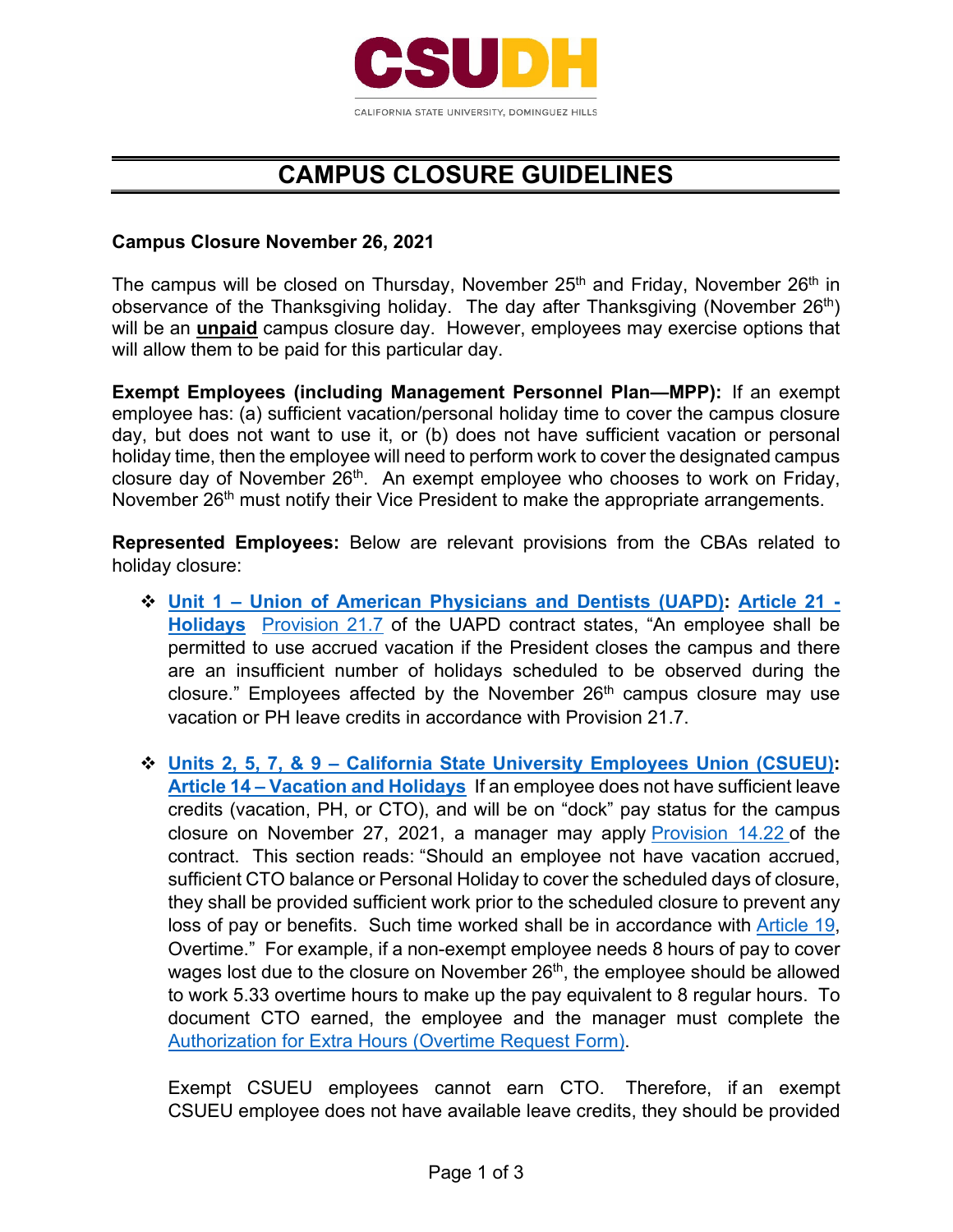sufficient work in advance to cover the closure and must work a full day to cover the day of closure.

If an employee is on an alternate work schedule (such as 4/10 or 9/80) when a holiday is observed on a non-work day, the language of Provision 14.16 (b) will apply. The employee shall be entitled to a day equal to their normal workday. The rescheduled holiday must be used within one hundred and eighty (180) days after the holiday was observed.

 **Unit 4 – Academic Professionals of California (APC): Article 25 – Holidays**  The Provision 25.7-8 of the APC contract allows employees to use accrued vacation or CTO hours to cover the campus closure. If an employee does not have sufficient leave credits or CTO, and will be on "dock" pay status for the campus closure on November 26<sup>th</sup>, they shall be provided sufficient work to prevent any loss of pay or benefits. Such work shall be compensated at the appropriate rate and shall be performed prior to the scheduled day(s) of closure. For example, if a non-exempt employee needs 8 hours of pay to cover wages lost due to the closure on November  $26<sup>th</sup>$ , the employee should be allowed to work 5.33 overtime hours to make up the pay equivalent of 8 regular hours. To document CTO earned, the employee and the manager must complete the Authorization for Extra Hours (Overtime Request Form).

If a holiday is observed on a Monday through Friday when an APC employee is not scheduled to work, they shall be entitled to observe the holiday on another scheduled workday. The rescheduled holiday must be used within ninety (90) days after the holiday was observed (Provision 25.4).

Exempt APC employees do not earn CTO. If an exempt employee is permitted to work additional time in advance to cover the closure, that employee must work a full day to cover each day of the closure.

 **Unit 6 – Teamsters Local 2010: Article 17 - Holidays** Provision 17.7 – 17.8 of the Unit 6 contract allows for employees to use accrued vacation or CTO hours to cover the campus closure. If an employee does not have sufficient leave credits or CTO and will be on "dock" pay status for the campus closure on November 26th, **they shall be provided sufficient work to prevent any loss of pay or benefits.** Such time shall be provided no later than sixty (60) days after such a scheduled day(s) of closure (Provision  $17.8$ ). "An employee shall be permitted to use accrued vacation or CTO if the President closes the campus and there is an insufficient number of holidays scheduled to be observed during the closure" (Provision 17.7). For example, if a non-exempt employee needs 8 hours of pay to cover wages lost due to the closure on November  $26<sup>th</sup>$ , the employee should be allowed to work 5.33 overtime hours to make up the pay equivalent of 8 regular hours. To document CTO earned, the employee and the manager must complete the Authorization for Extra Hours (Overtime Request Form).